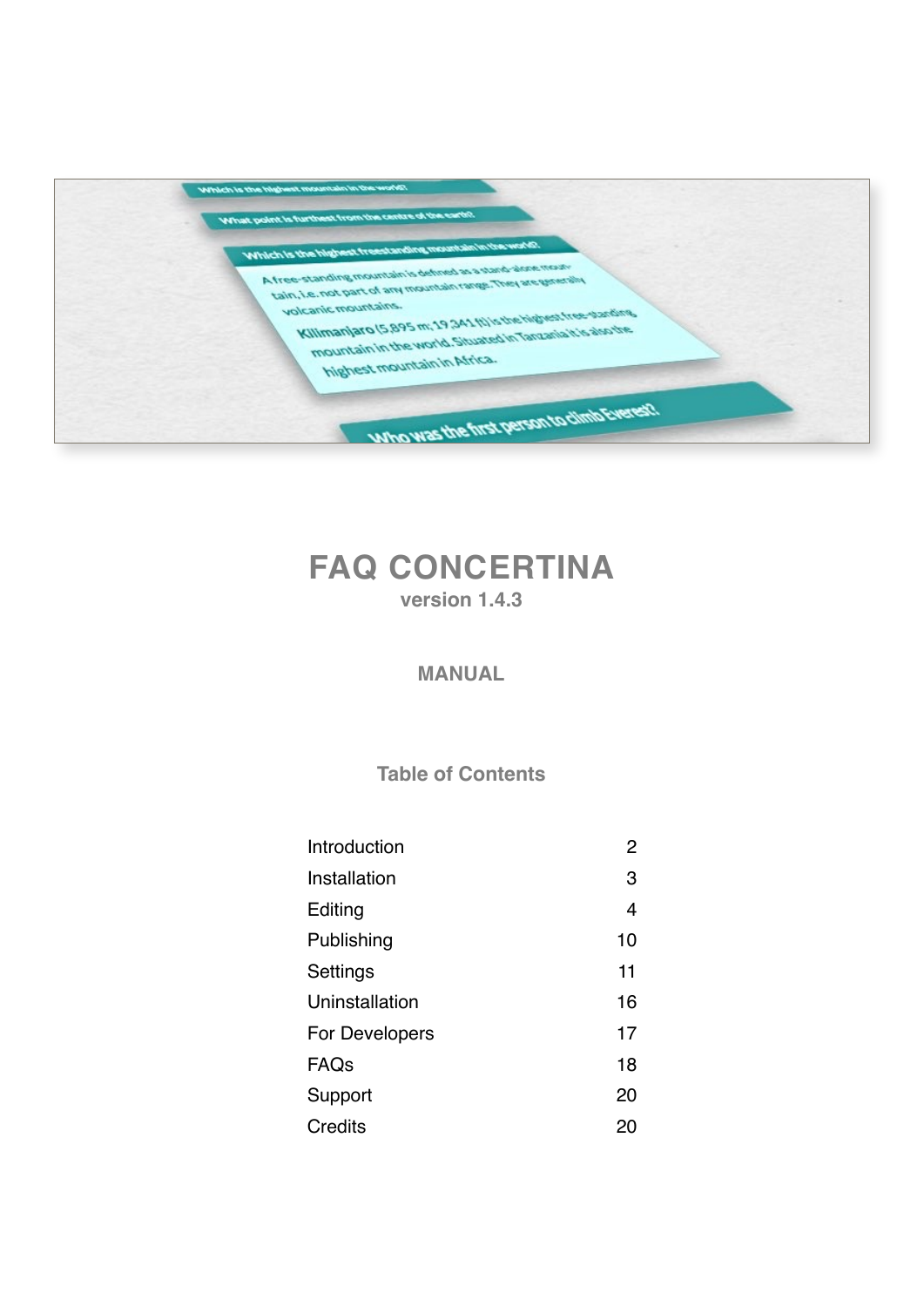# <span id="page-1-0"></span>**Introduction**

FAQ Concertina is a plugin for WordPress. It enables you to display a list of FAQs (Frequently Asked Questions) on your page or blog post in an attractive and presentable fashion.

This is achieved by using the following simple shortcode in your WordPress page or blog post:

# **[faq-concertina]**

When the list of FAQs appears on your page the answers are initially hidden with only the questions visible. This makes efficient use of the space available on the page and avoids large tracts of text which can be difficult for the reader to peruse, especially on small screen devices such as smartphones.

The answer can be made to appear as an expandable section, concertina-style, by clicking on the question. The answer can be hidden again by clicking anywhere on either the question or answer.

FAQ Concertina is also WAI-ARIA compliant and fully accessible. It will work with screen readers and other assistive technologies. Furthermore FAQs can be navigated using the keyboard as well as with the mouse/trackpad.

To navigate the FAQs using the keyboard press the 'tab' key until the focus is on the first FAQ in the list. You can then traverse the FAQs using the up and down arrow keys. When the desired FAQ has the focus the answer can be displayed or hidden again by pressing either the 'space' or 'enter' keys.

With FAQ Concertina you can:

- have any number of FAQs;
- define the order in which the FAQs appear on the page;
- define whether or not more than one answer can be visible at any one time;
- categorise FAQs so that FAQs from different categories can appear in separate lists, either on the same page or on separate pages;
- customise the appearance of the FAQ listing to fit in with the style of your theme.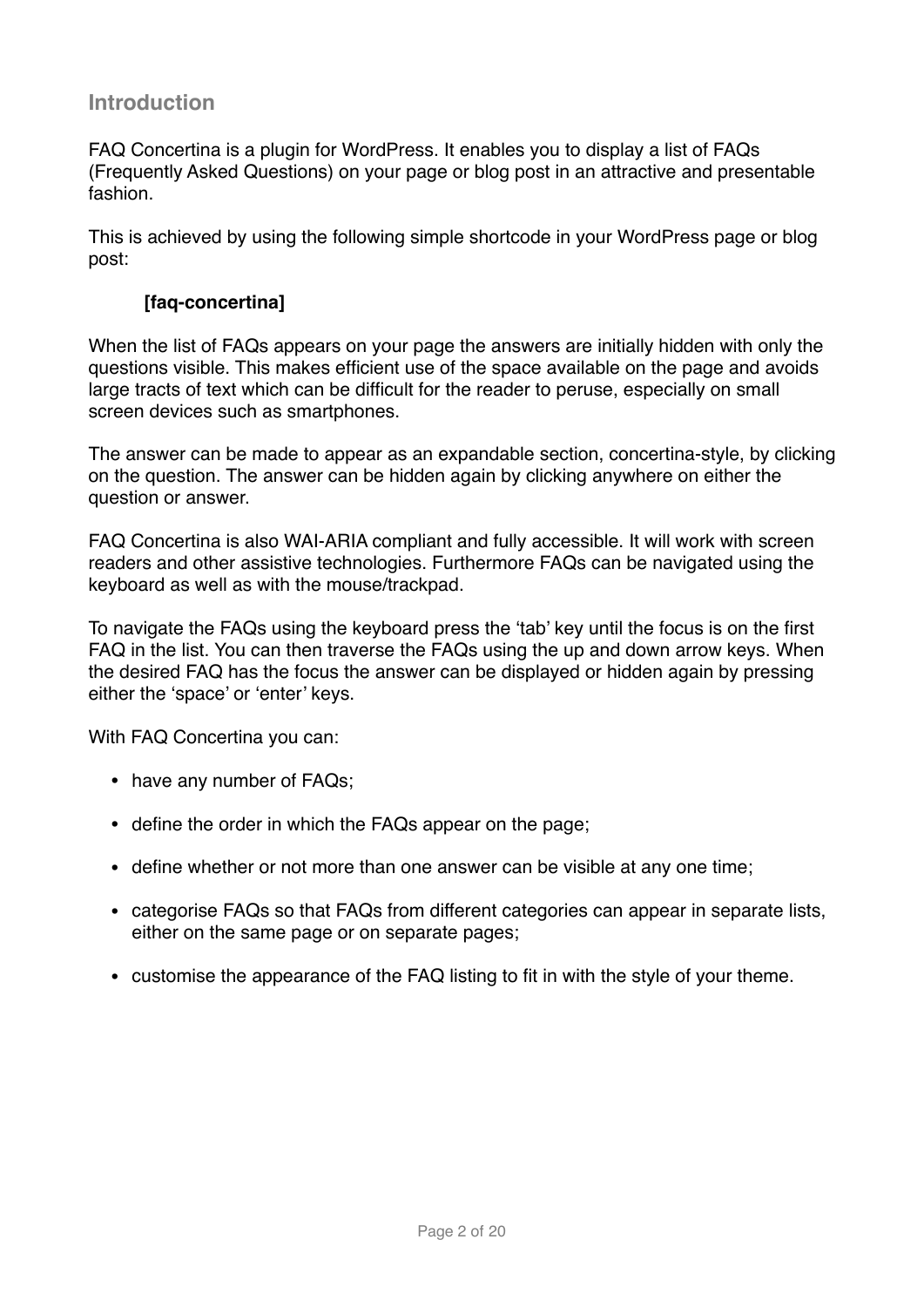# <span id="page-2-0"></span>**Installation**

To install FAQ Concertina simply upload the *faq-concertina* directory to the *wp-content/ plugins* directory of your WordPress website, or install from the WordPress Plugin Repository at:

https://wordpress.org/plugins/faq-concertina/

Once installed, log-in to the dashboard of your WordPress website and select 'Plugins' from the lefthand sidebar. FAQ Concertina should appear in your list of plugins. Click on 'Activate' to, err..., activate it!



If FAQ Concertina does not appear in your list of plugins check that the folder has been uploaded correctly and that all the files and sub-folders are present and correct. For correct functioning ensure that the *faq-concertina* folder has a structure that looks like this:

| assets                    |
|---------------------------|
| CSS                       |
| faq-concertina-styles.css |
| faq-concertina-manual.pdf |
| faq-concertina.php<br>▣   |
| is                        |
| faq-concertina-script.js  |
| languages                 |
| faq-concertina.pot        |
| readme.txt                |
| uninstall.php             |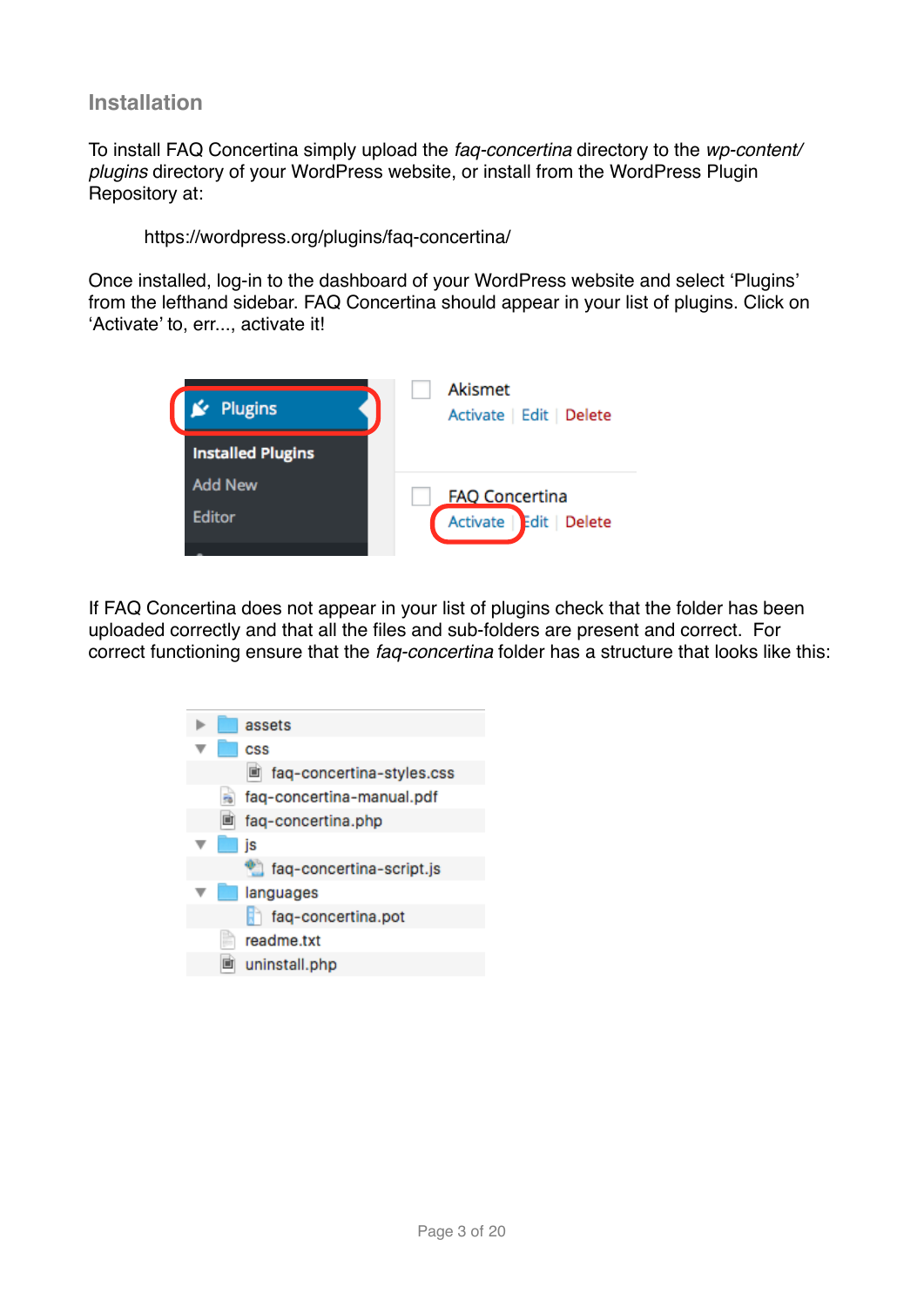# <span id="page-3-0"></span>**Editing**

To create FAQ items click on 'FAQs' in the lefthand sidebar of the WordPress dashboard and click the button at the top labelled 'Add new FAQ', or select 'Add new FAQ' from the 'FAQs' menu.



There are up to four parts to creating and editing FAQs. Firstly you need to enter the **question** and enter the **answer**. These two are essential. Then you can optionally choose to add an **order number** and **categories**.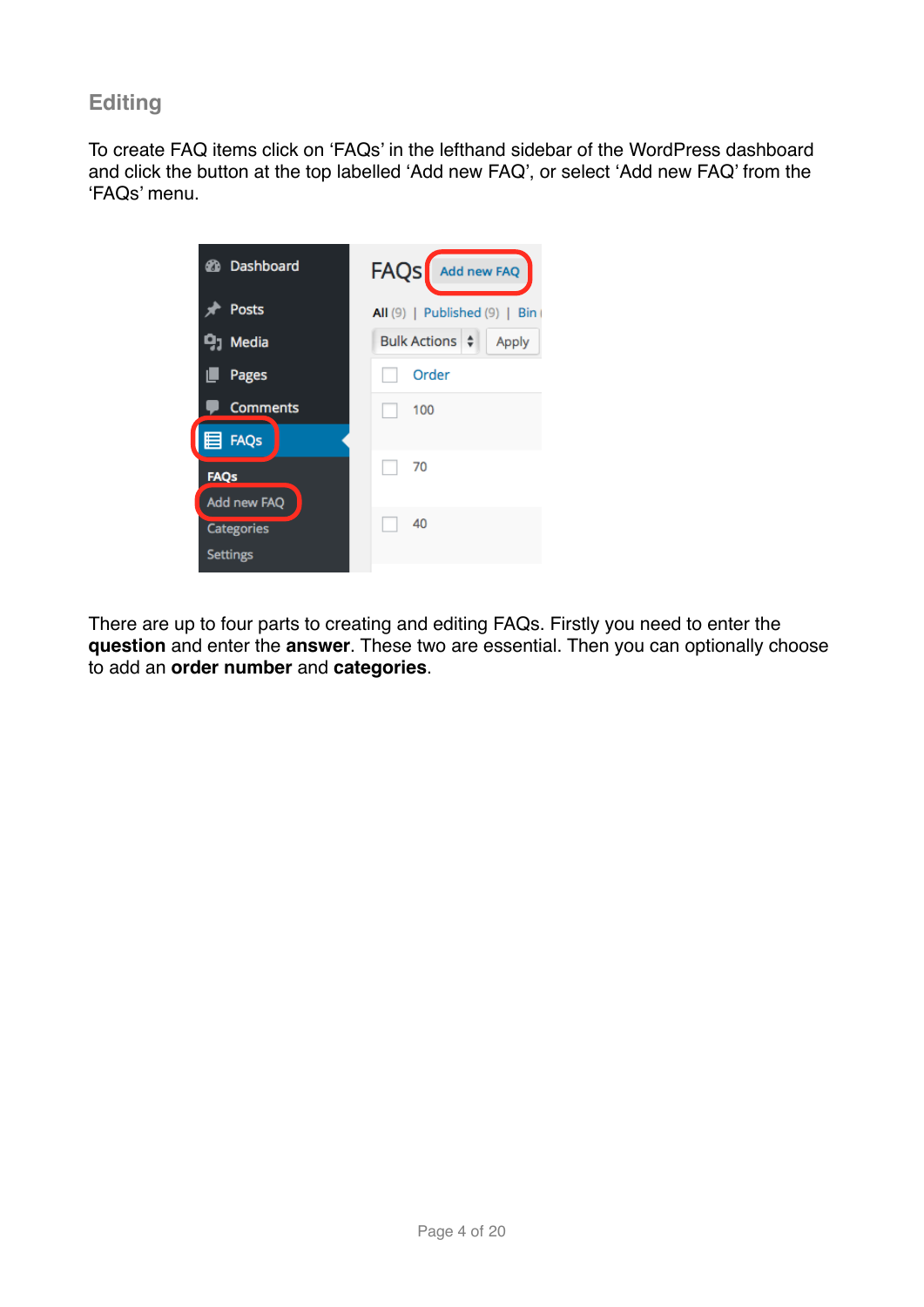### **Enter the Question**

Type the question into the top box (normally the title box on a regular post).



### **Enter the Answer**

Type the answer in the large editor pane.



Note that the answer can include links, images, lists, paragraphs and formatting just like a regular post. The answer can also include shortcodes. FAQ Concertina will ensure that the shortcode is parsed and the content displayed as part of the answer.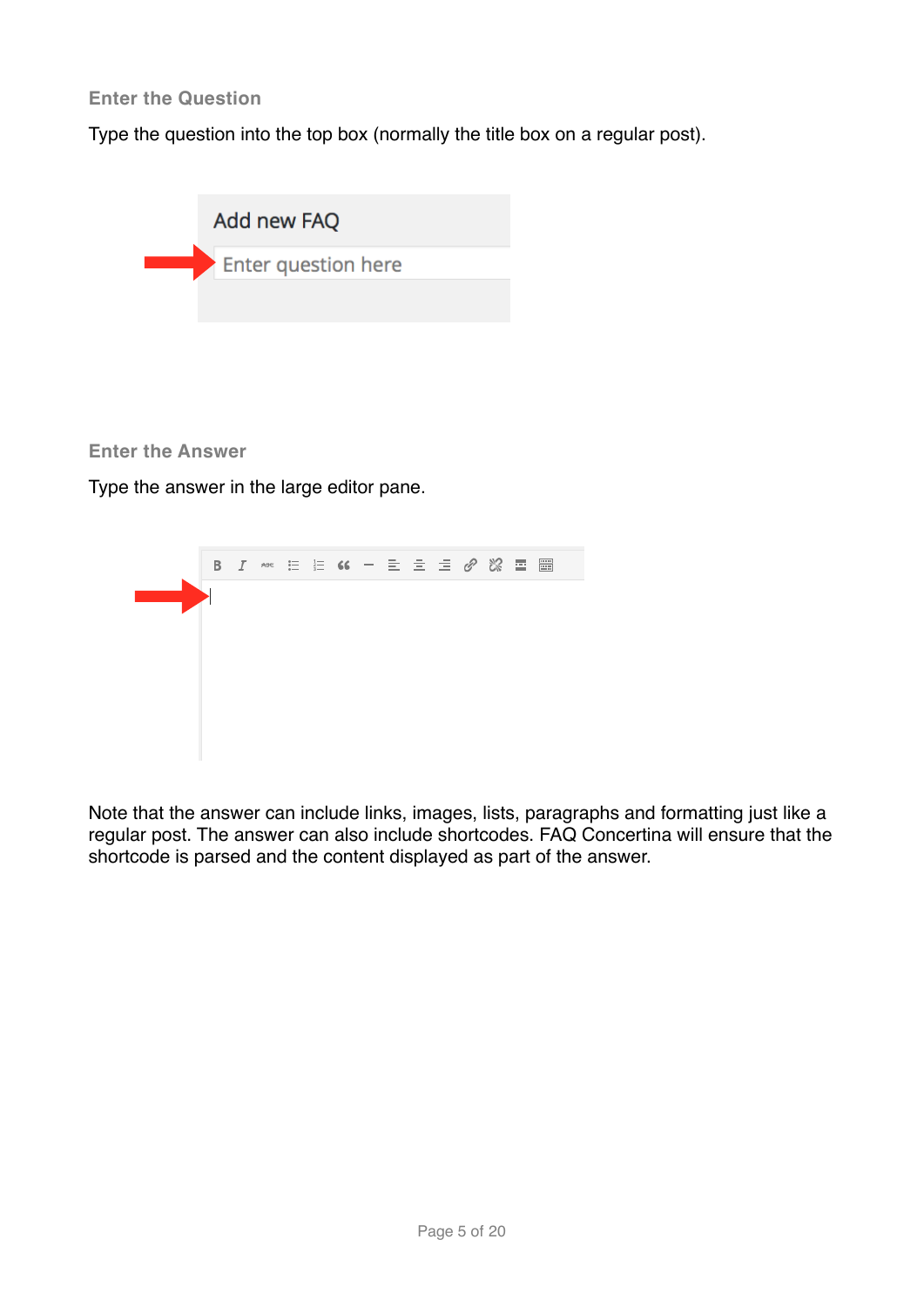#### **Enter the Order Number**

If you enter the FAQs in the order in which you want them displayed then it is not necessary to provide an order number, but life is seldom that simple.

You may subsequently want to add more FAQs to the list and want to insert them between existing ones rather than simply have them appended to the end, or you may want to change the order of existing FAQs. To that end an order field is provided.

Enter a number in the order field to indicate what position in the list that FAQ should occupy.

| Order |
|-------|
| Order |
|       |

*Tip:* It is recommended that gaps be left in the numeric sequence thus: 10, 20, 30, etc.... In this way the order of the FAQs can be easily changed. So, for example, to make 30 the second in the sequence rather than the third simply change the sequence number from 30 to 15. The sequence thus becomes: 10, 15, 20. The item that was previously third is now second and the item that was previously second is now third without you having to change the sequence number of all the posts that should come after.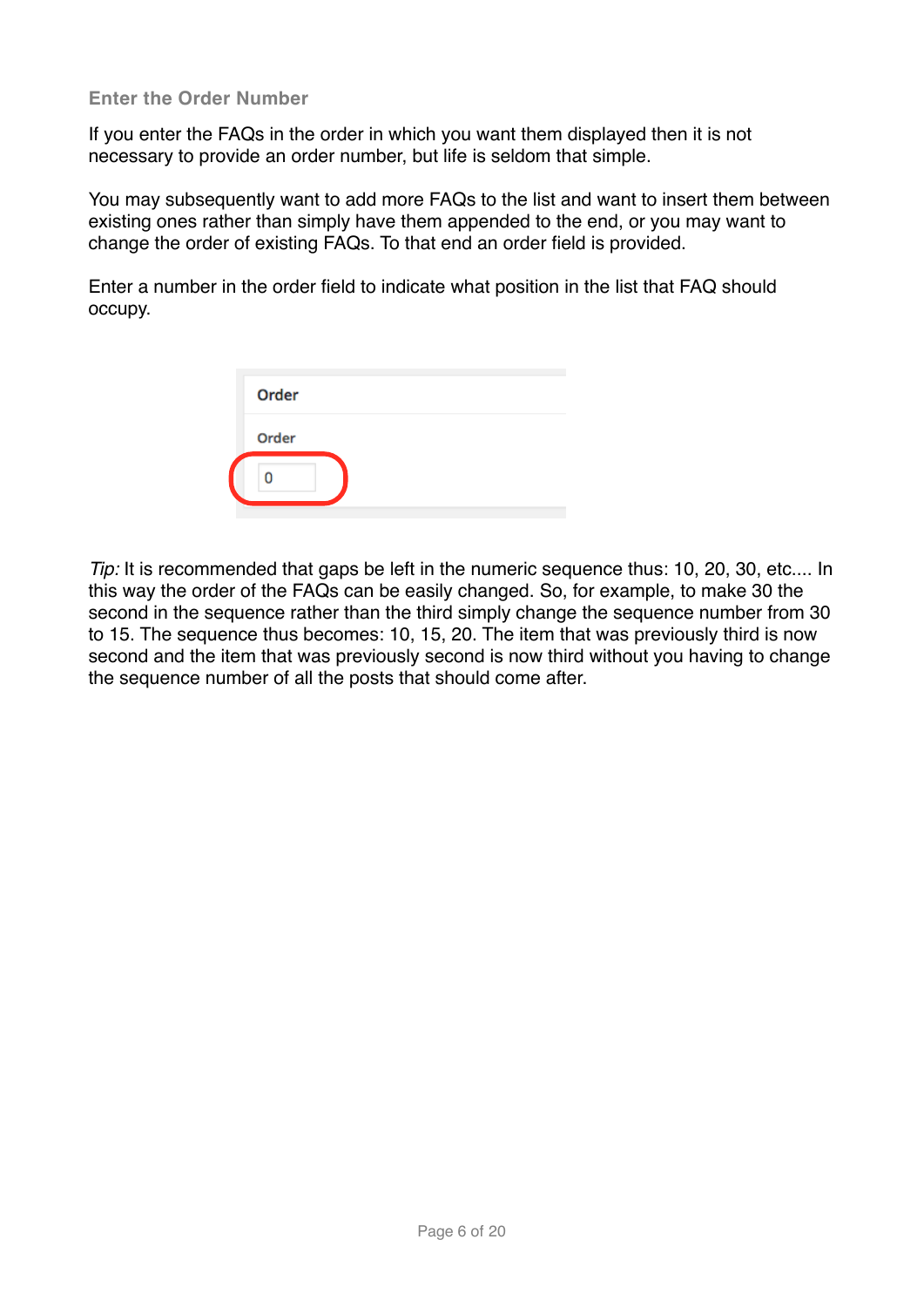# **Enter the Category (or Categories)**

**Note:** *If you only want a single list of FAQs you do not need to create categories or categorise your FAQs, in which case this section and the following one can be disregarded.*

FAQ Concertina allows you to categorise your FAQs. You may want to do this if you want your FAQs to appear on the page grouped under different sub-headings for instance, or if you want different sets of FAQs on separate pages.

To create a new category type the category name into the 'Category' field and click 'Add'.

| Category                             |
|--------------------------------------|
| Add                                  |
| Separate tags with commas            |
| Choose from the most used Categories |

The FAQ currently being added or edited will be assigned to the new category and a category slug will automatically be created once the 'Publish' button has been clicked. A note should be taken of the category slug as it will be needed when you add the shortcode to your page or post.

If you want to assign the FAQ to a pre-existing category then click on 'Choose from the most used Categories' and select the desired category.

| <b>Category</b>                      |     |
|--------------------------------------|-----|
|                                      | Add |
| Separate tags with commas            |     |
| Choose from the most used Categories |     |

Note that an FAQ can have more than one category assigned to it. This can be useful if you want an individual FAQ to appear in two or more separate FAQ listings.

Once you have finished entering the question, the answer, and optionally an order number and one or more categories, don't forget to click the 'Publish' button in order to save and publish your new FAQ.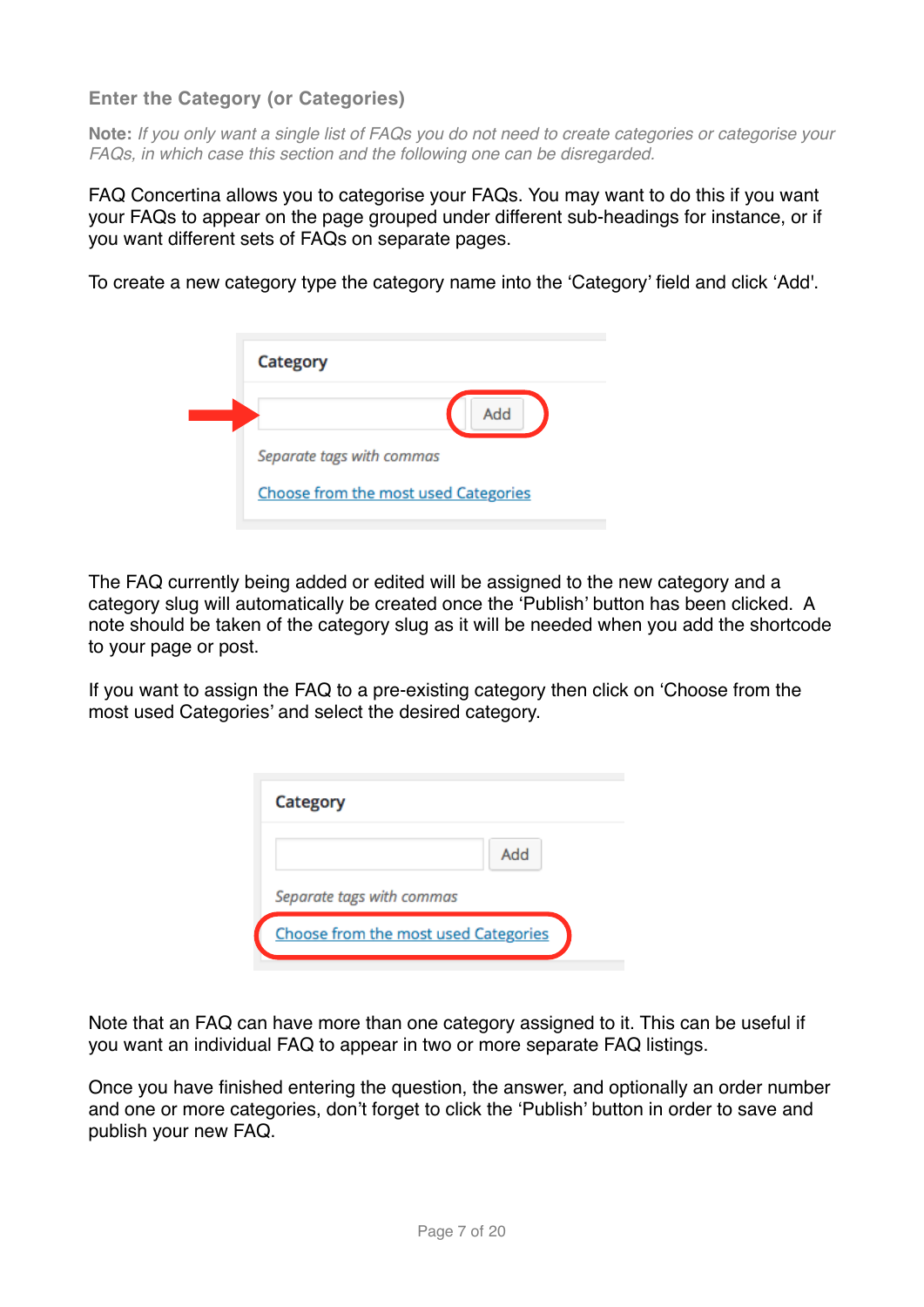#### **More on Categories**

In addition to adding categories directly on the 'Add new FAQ' and 'Edit FAQ' pages you can also create categories on the 'FAQ Categories' page where you can also manage and administer your categories.



You can reach the 'FAQ Categories' page by selecting 'Categories' from the 'FAQs' menu. This opens the 'FAQ Categories' page where you can edit and administer your categories.

| <b>FAQ Categories</b>                                                                                                                  |                              |
|----------------------------------------------------------------------------------------------------------------------------------------|------------------------------|
| <b>Add New Category</b>                                                                                                                | Bulk Actions $\div$<br>Apply |
| Name                                                                                                                                   | Name                         |
|                                                                                                                                        | No Categories found          |
| The name is how it appears on your site.                                                                                               | Name                         |
| <b>Slug</b>                                                                                                                            | Bulk Actions $\div$<br>Apply |
| The "slug" is the URL-friendly version of the name. It is<br>usually all lowercase and contains only letters, numbers,<br>and hyphens. |                              |
| Description                                                                                                                            |                              |
| 1,                                                                                                                                     |                              |
| The description is not prominent by default; however, some<br>themes may show it.                                                      |                              |

Note that categories created on the 'FAQ Categories' page only apply to FAQs and not to other posts or post types. Conversely, categories that apply to other post types do not apply to FAQs.

Note also that category slugs should not contain spaces, just alpha-numeric characters, hyphens and underscores. Categories created in the 'Categories' box on the 'Add new FAQ' and 'Edit FAQ' pages will appear here with an automatically generated slug. You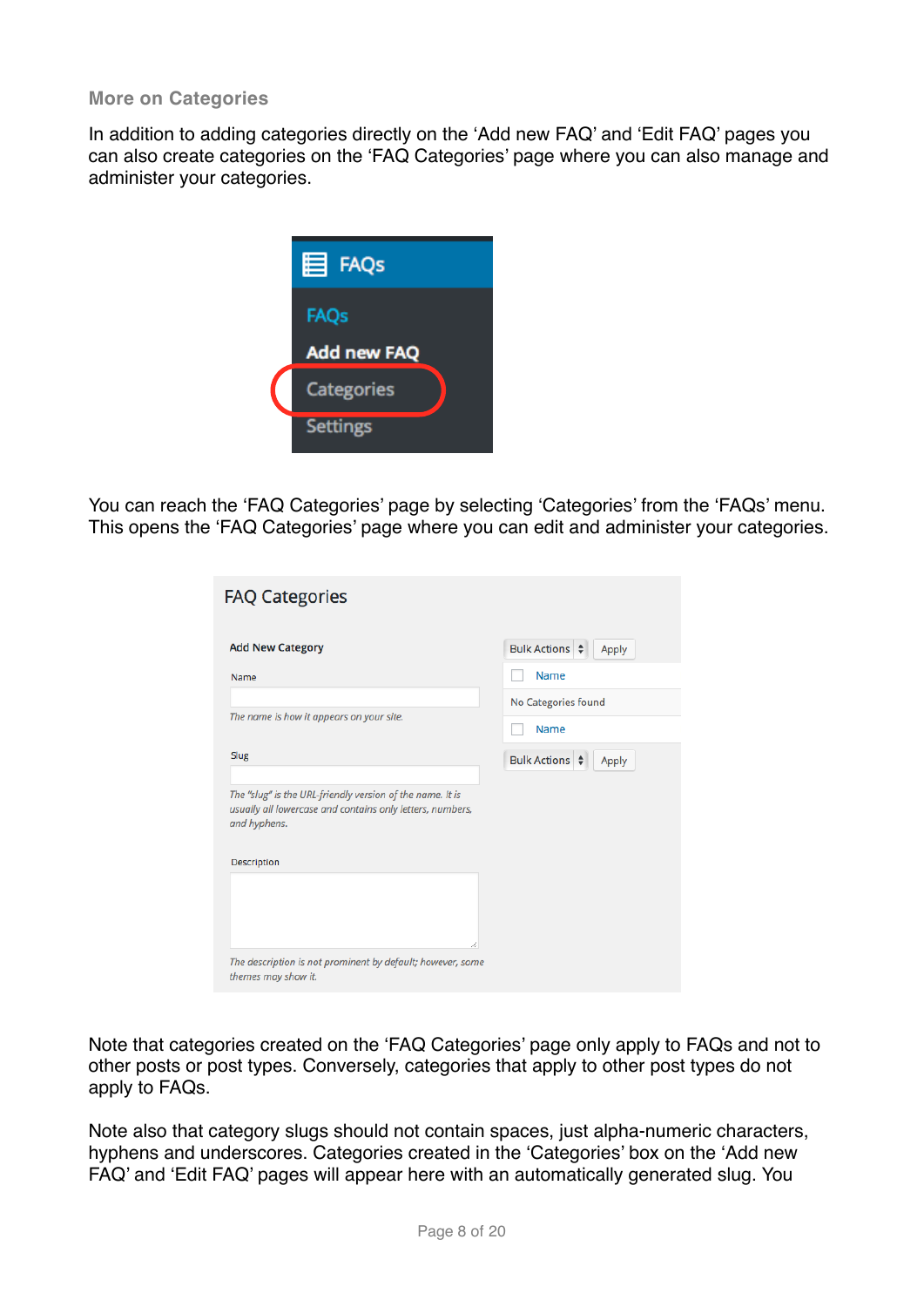should take note of the slug as you will need it when adding the shortcode to your post or page.

Categories created on the 'FAQ Categories' page will also be selectable from the 'Categories' box on the 'Add new FAQ' and 'Edit FAQ' pages.

### **Styling Categories**

If you are using categories then FAQ Concertina will add the category slug as a class enabling you to style different categories of FAQs differently. You will need some expertise in CSS to do this. Put your style definitions in *faq-concertina-styles.css* or in your main *style.css* file. **IMPORTANT: if you make changes to** *faq-concertina-styles.css* **ensure that you make a backup of the file as it will be over-written each time the plugin is updated!**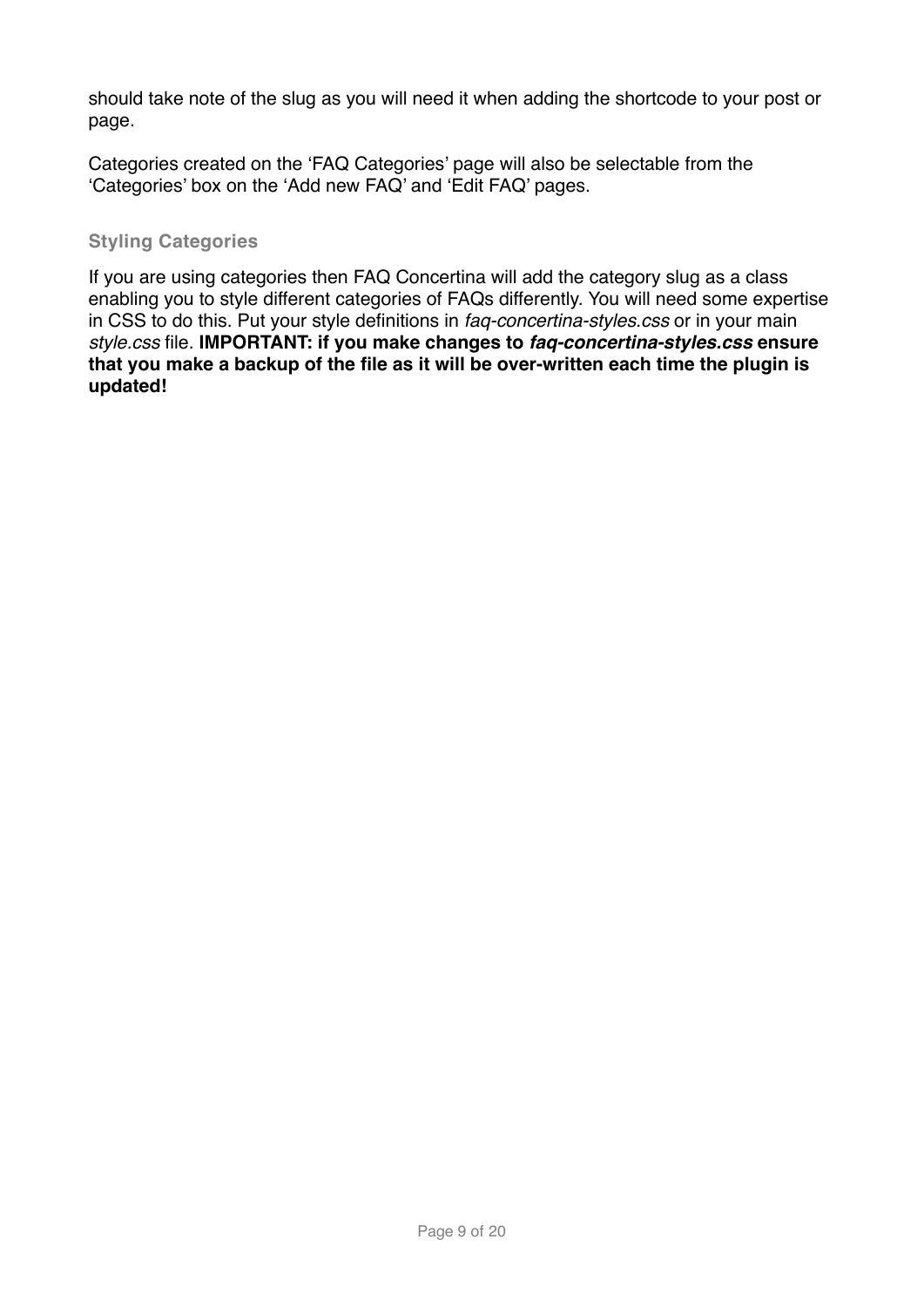# <span id="page-9-0"></span>**Publishing**

# **Simple listing**

For your list of FAQs to appear on your WordPress website the following shortcode should be inserted into the page or post that you want the list to appear on and at the position that you want it to appear:

# **[faq-concertina]**

This will create a list of all the FAQs you have created. If you just want a single list of FAQs then that is all you have to do.

### **Categorised listings**

However, if you have categorised your FAQs then to have them appear in their categories add a 'category' parameter to the shortcode thus:

# **[faq-concertina category="category-slug"]**

'category-slug' should be identical to the category slug you entered when you created your category.

You can have several shortcodes with a 'category' parameter on a single page, for example if you want different FAQs to appear under different sub-headings.

Alternatively you can have shortcodes with different 'category' parameters on separate pages of your WordPress site.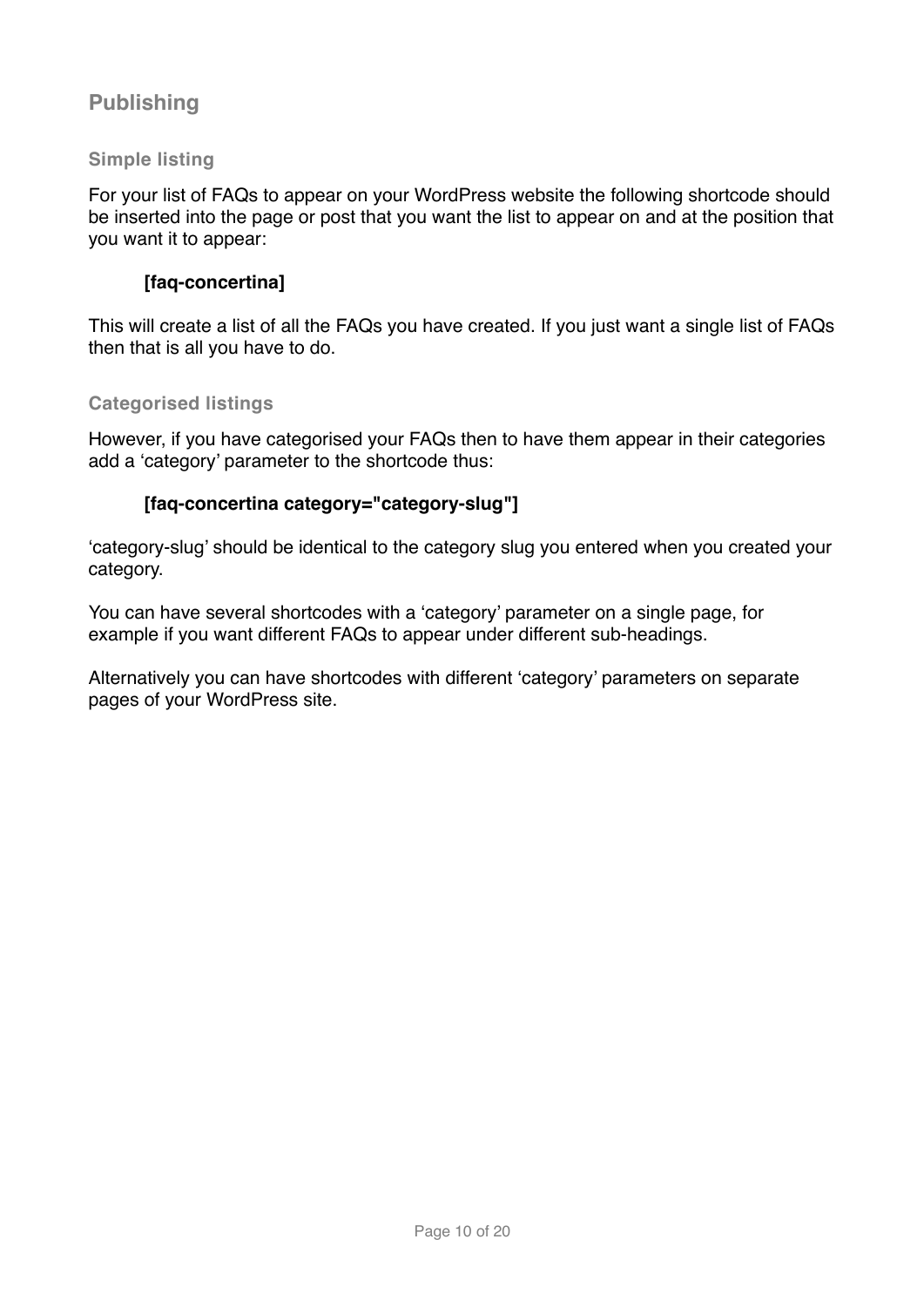# <span id="page-10-0"></span>**Settings**

FAQ Concertina provides a comprehensive range of settings for you to customise the FAQ listing to your liking and to match your theme.

To access the settings select 'Settings' from the 'FAQs' menu.



The 'Settings' page provides three sections for customising your FAQ listing, namely **Animation**, **Appearance**, and **Order**. These are described in detail in the following sections.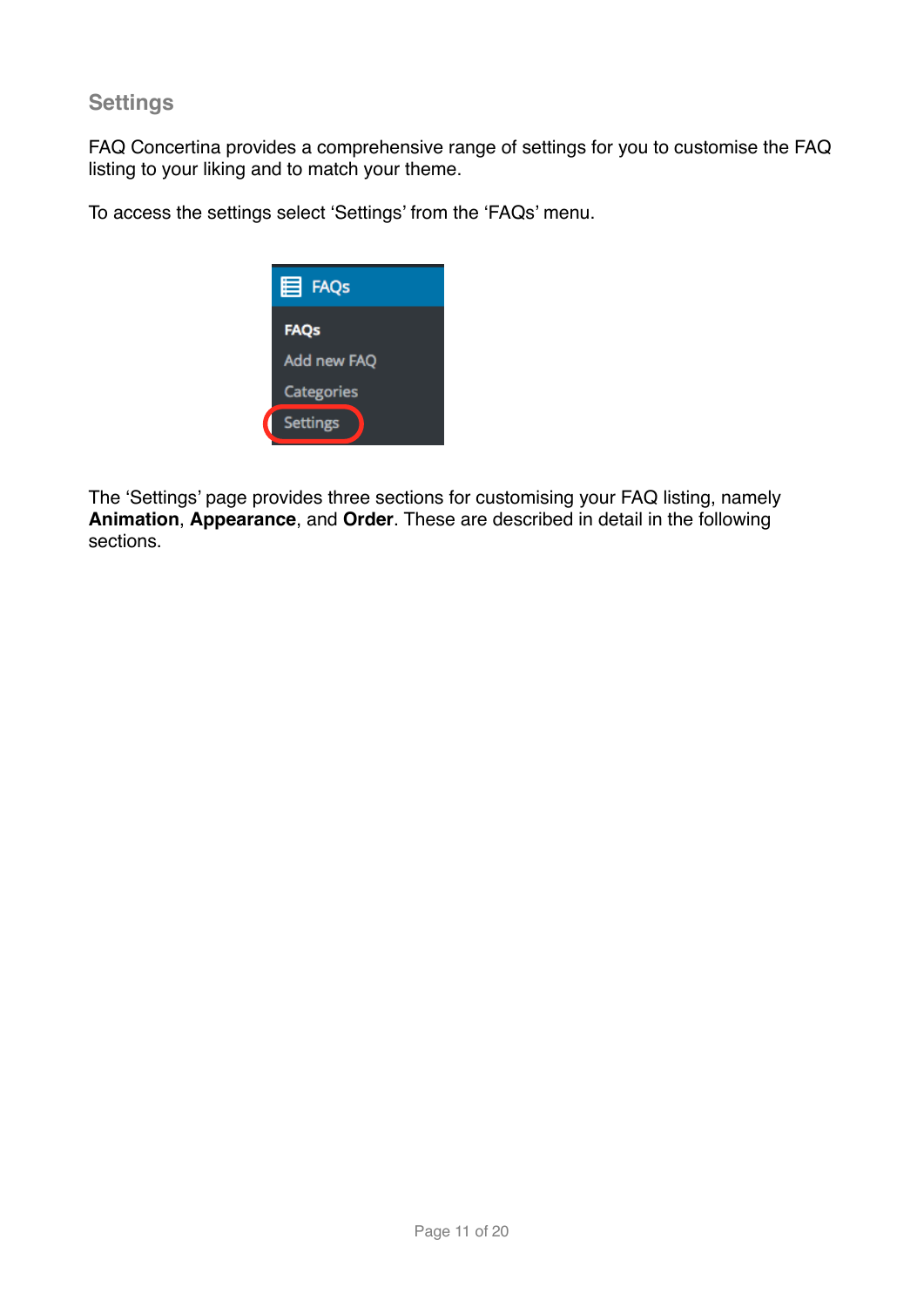#### **Animation**

The Animation section of the Settings page determines the way in which answer sections are opened and closed.

| Animation                                                         |                                                                                                   |  |
|-------------------------------------------------------------------|---------------------------------------------------------------------------------------------------|--|
| Sets the animation effects when Answer panel is opened or closed. |                                                                                                   |  |
| <b>Speed</b>                                                      | $3 - Medium \div$                                                                                 |  |
| <b>Hide Others</b>                                                | Hide previously opened answer when new answer is opened (i.e. only one answer visible at a time). |  |

'Speed' controls the speed of the animation when the answer panel is displayed and hidden. Five animation speeds are available plus 'Instant' or no animation. Select your preferred animation speed.

'Hide Others' determines whether the previously opened answer is closed when a new answer is opened. The default behaviour is for as many answers to be open at a time as the user wishes. This facilitates cross-referencing and so is recommended. However, if this box is checked then only one answer can be open at a time.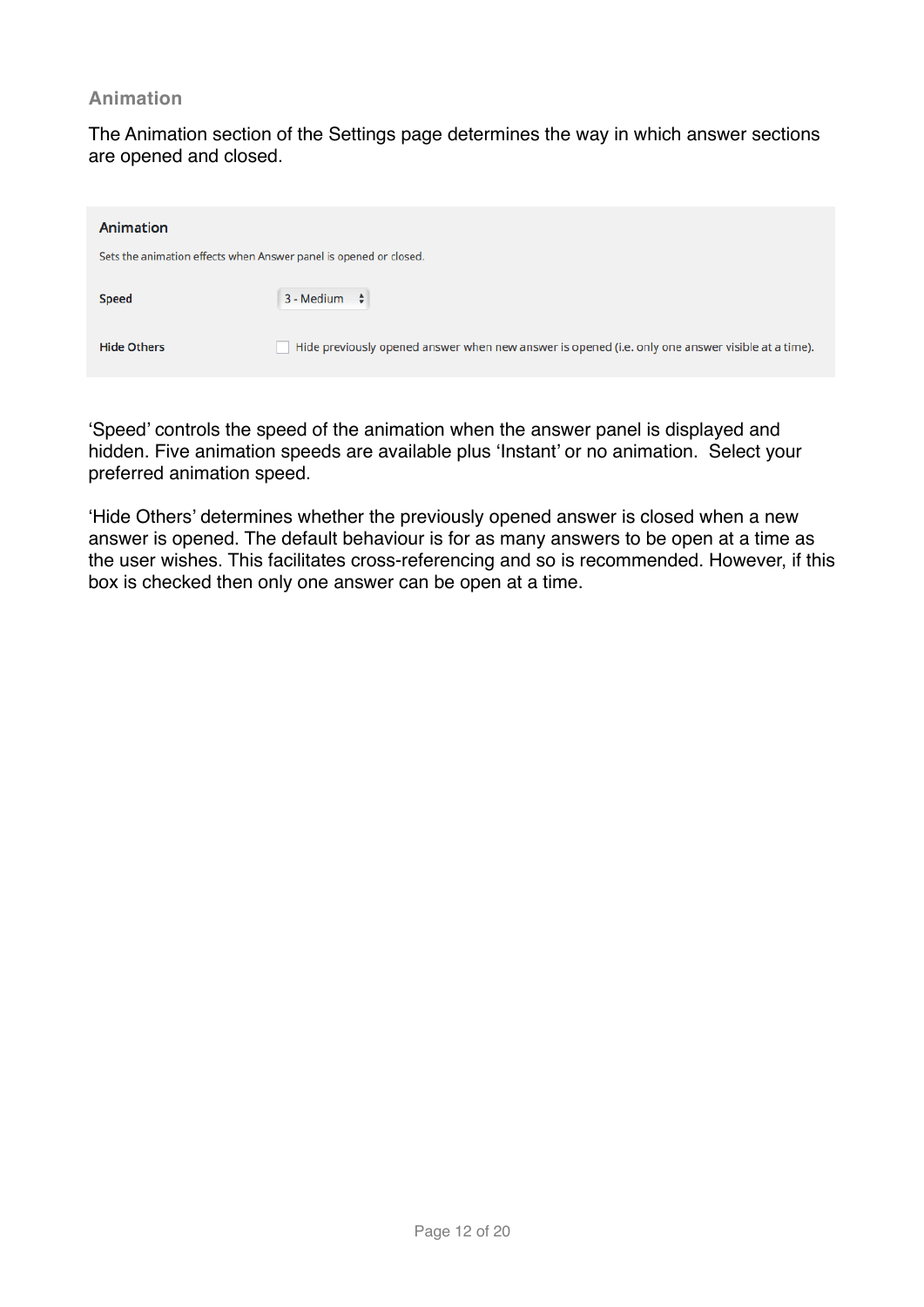#### **Appearance**

The 'Appearance' section provides a range of styling options that affect how your FAQ listing looks in the browser.

'Width' determines the width in % of the FAQ listing within its containing <div> and should be set to a value between 50% and 100%.

If 'Override Width' is checked then the FAQ listing will be displayed at a width of 100% on small screen devices (such as smartphones) irrespective of the 'Width' setting. Setting this to 'checked' is recommended!

| Width                 | 82 | % (Min:50% Max:100%)                                                                      |
|-----------------------|----|-------------------------------------------------------------------------------------------|
| <b>Override Width</b> |    | $\checkmark$ Override the width setting above on small screen devices (e.g. smartphones). |

A selection of colour schemes is available. Select the one you like and that matches the styling of your theme. Alternatively, choose 'Custom' and select your desired colour scheme using the *colorpicker* controls.

If your theme has a dark background you may want to have 'Negative' checked. This inverts the selected colour scheme, much like a photographic negative, to render it more appropriate to dark coloured backgrounds.

| <b>Colour Scheme</b> | Black & White                         | ● Shades of Grey                                                        | $\blacksquare$ Jet |
|----------------------|---------------------------------------|-------------------------------------------------------------------------|--------------------|
|                      | Denim                                 | Strawberry                                                              | Seashell           |
|                      | Iceberg                               | Forest                                                                  | Paella             |
|                      | $\frac{2}{3}$ Custom                  |                                                                         |                    |
|                      | <b>Select Colour</b><br>Select Colour |                                                                         |                    |
| <b>Negative</b>      |                                       | Inverts the colour scheme (useful if your theme has a dark background). |                    |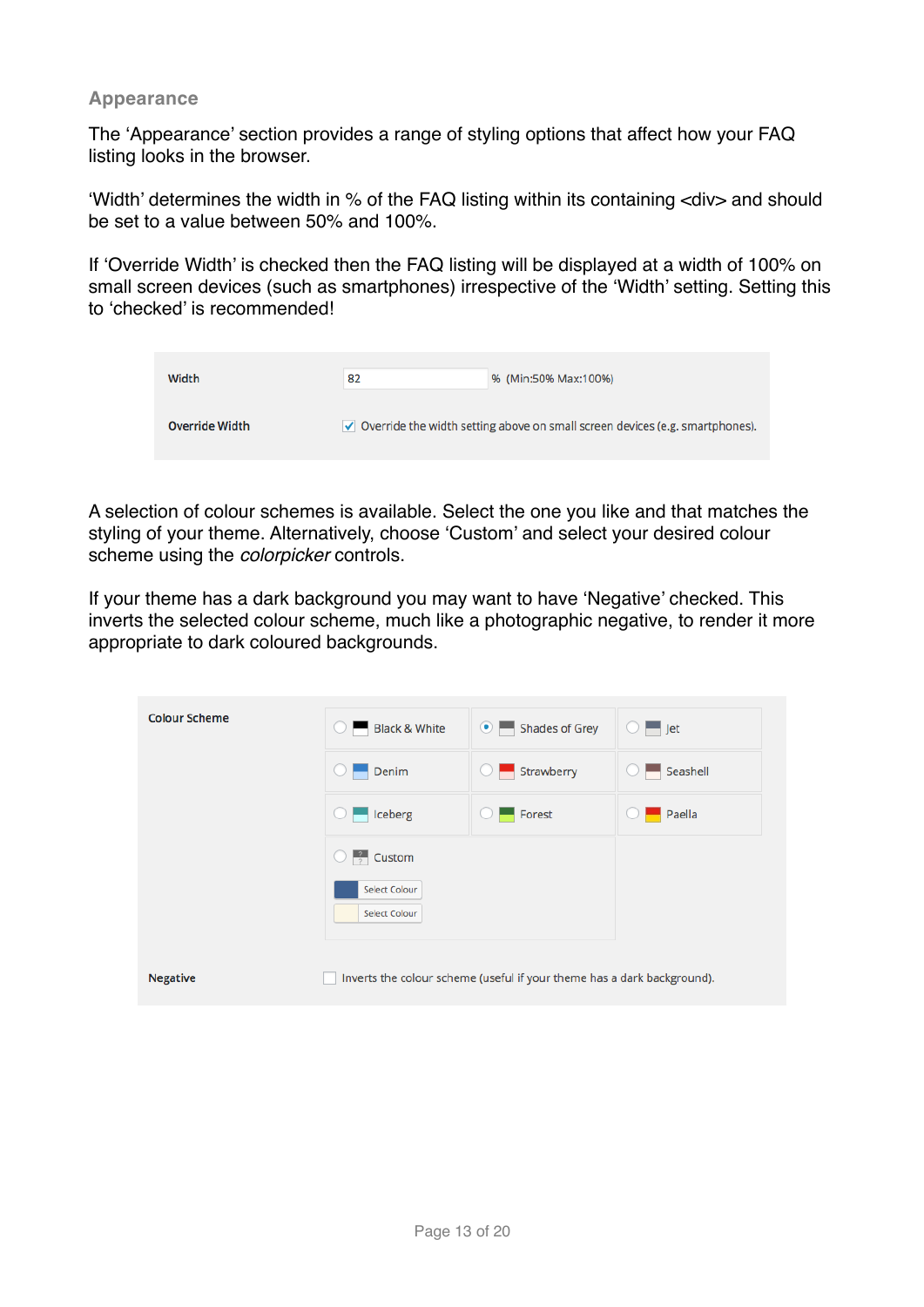'Corners' allows you to choose whether you want square or rounded corners.

| <b>Corners</b> | $\bullet$ Square | <b>C</b> Rounded |
|----------------|------------------|------------------|
|                |                  |                  |

'Show/Hide Indicators' enable you to display an indicator against the question that indicates that there is a hidden section that can be expanded.

| <b>Show/Hide Indicators</b> | None | $\bullet$ +/- signs $\boxed{\blacksquare \blacksquare}$ $\Box$ Arrows $\nabla \triangle$ |  |
|-----------------------------|------|------------------------------------------------------------------------------------------|--|
|                             |      |                                                                                          |  |

Additionally the option is provided to disable all the above appearance settings such that the appearance of the FAQ listing in the browser is determined solely by the external *.css* file.

| <b>Disable</b> | Disable all appearance settings and only use .css file. |
|----------------|---------------------------------------------------------|
|                |                                                         |

Checking 'Disable' is only recommended for those familiar with CSS and who are happy that they can successfully customise the appearance of their FAQ listing by modifying the *faq-concertina-styles.css* file. **If editing the** *faq-concertina-styles.css* **file ensure that you make a backup of it prior to installing any updates!**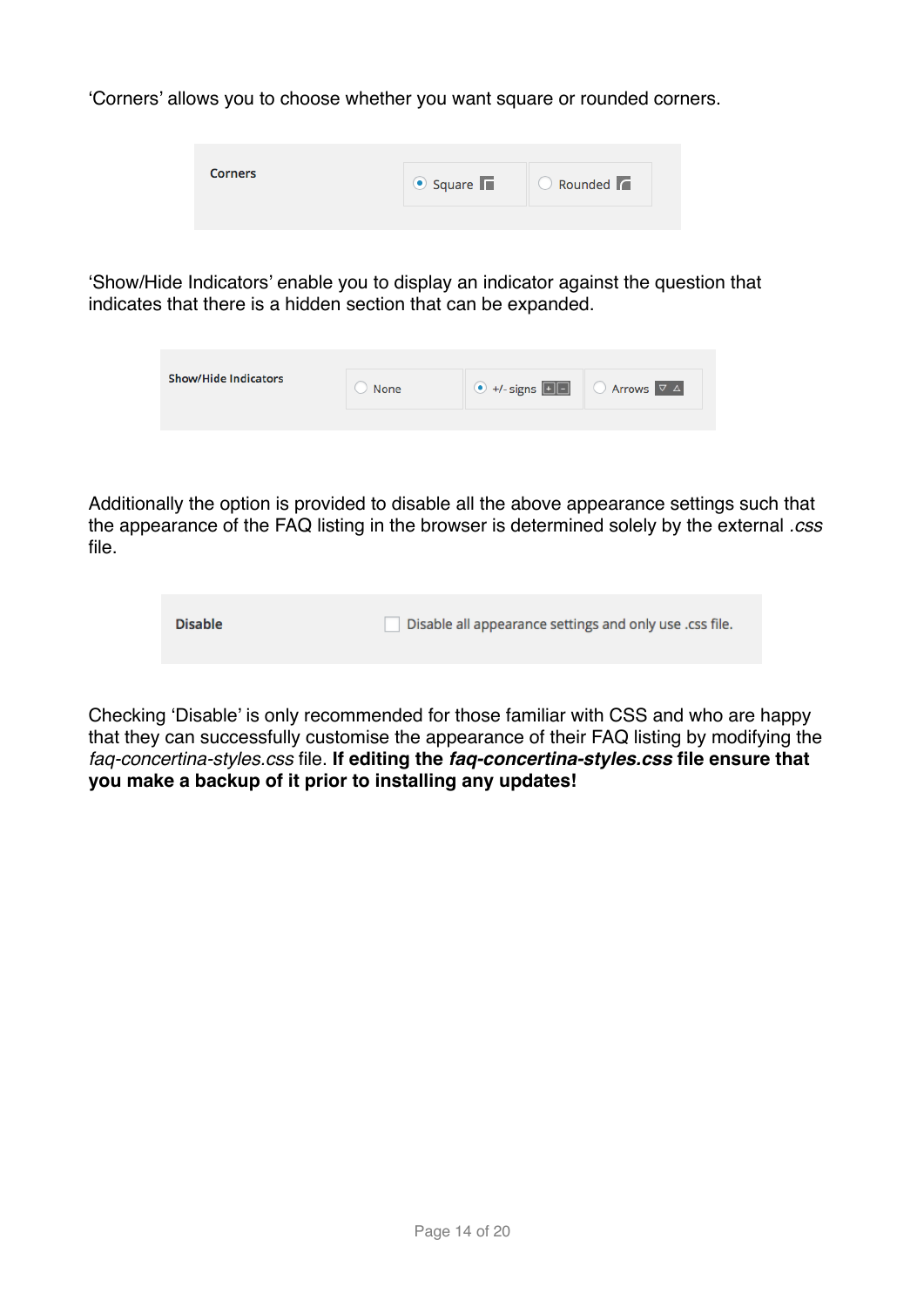**Order**

The 'Order' section allows you to define in what order your FAQs are listed.

| Order          | Alphabetical                  | C Chronological | ● Numerical |
|----------------|-------------------------------|-----------------|-------------|
| <b>Reverse</b> | U List FAQs in reverse order. |                 |             |

**'**A**lphabetical'** orders the FAQs alphabetically by question.

**'Chronological'** orders the FAQs according to the order in which you created them. **'Numerical'** orders the FAQs according to the Order attribute (optionally defined when you add/edit an FAQ - see page 5).

If 'Reverse' is checked then the defined order is reversed, so alphabetical listings will go from 'z' to 'a', chronological listings will start with the most recent FAQ entered and end with the oldest FAQ entered, and numerical listings will start with the highest 'Order' number and descend to the lowest.

If you would like to be able to drag and drop your FAQs into the order that you want them displayed then the Post Types Order plugin works very well and has been tested with FAQ Concertina. It can be downloaded from:

https://wordpress.org/plugins/post-types-order/

Install and activate it and set the 'Order' to 'Numerical'.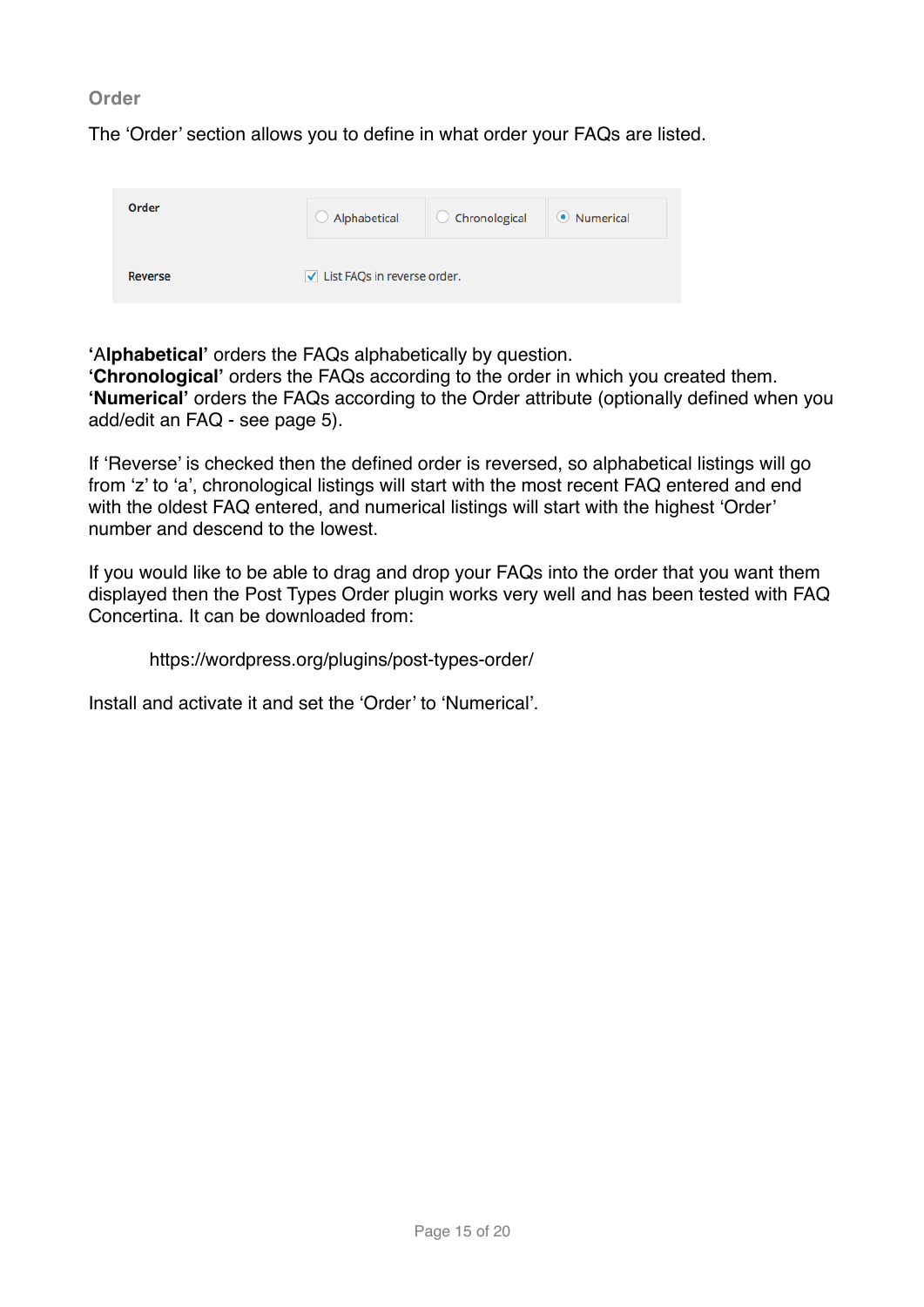# <span id="page-15-0"></span>**Uninstallation**

FAQ Concertina is uninstalled in the same way as any WordPress plugin. In your WordPress dashboard select 'Plugins' from the lefthand sidebar. Locate FAQ Concertina in the list of plugins and click on 'Deactivate'.



Once deactivated FAQ Concertina can be permanently removed by clicking on 'Delete'.



Note that if you deactivate the plugin all your FAQs, categories and settings will be retained by your WordPress installation and will still be there when you reactivate the plugin.

However, if you click 'Delete' to remove the plugin then all your FAQs, categories and settings will be deleted and will no longer be there even if you subsequently reinstall the plugin.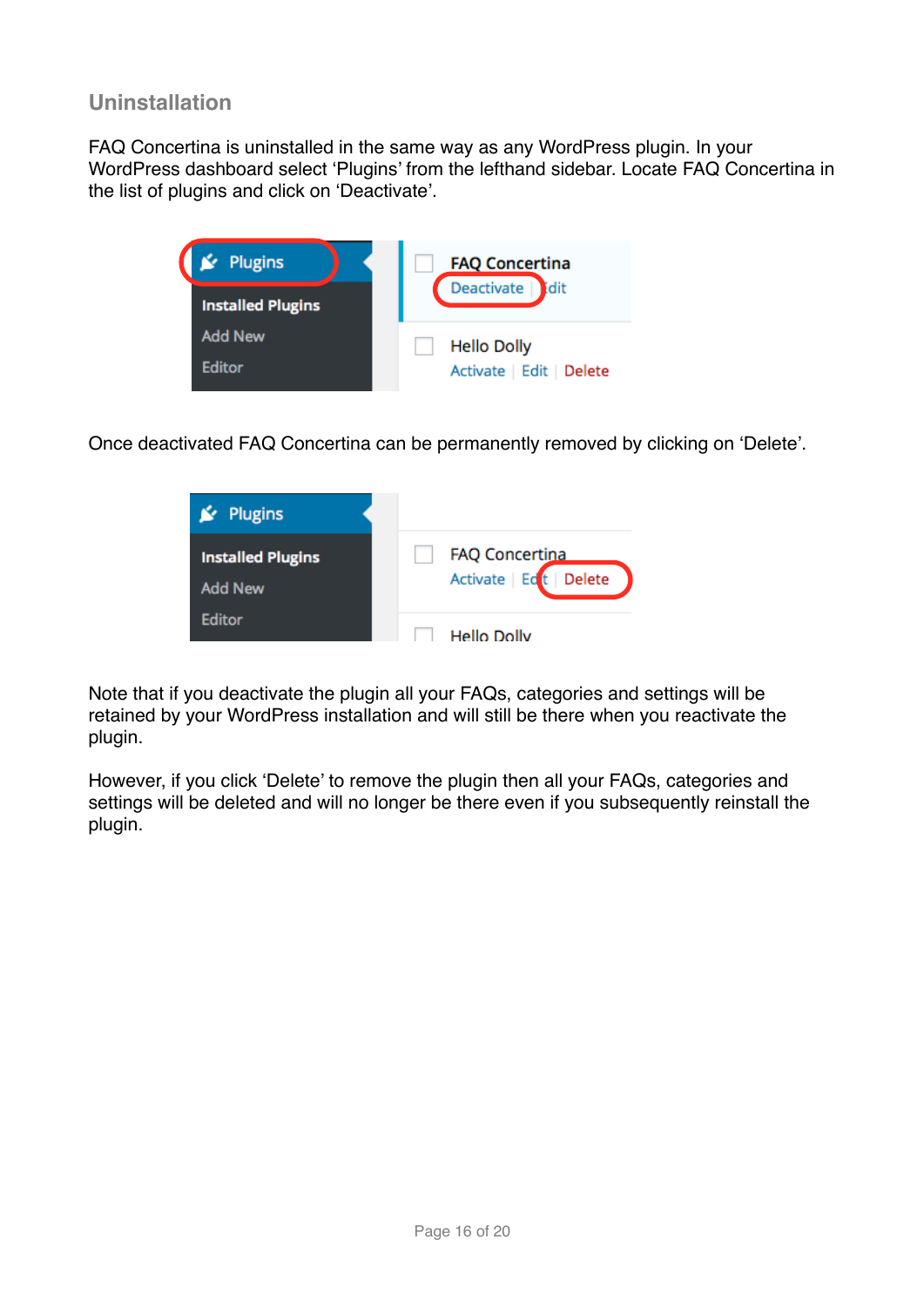# <span id="page-16-0"></span>**For Developers**

Version 1.4.4 of FAQ Concertina added hooks and REST-API support.

Hooks allow developers to 'hook into' the content output by FAQ Concertina and modify or add to what is output.

#### **Action Hooks**

FAQ Concertina provides the following Action Hooks:

faqconc\_before\_faqs faqconc\_after\_faqs

These output content either before or after the output of the FAQ's, or before or after each grouping of FAQ's by category.

See https://developer.wordpress.org/plugins/hooks/actions/ for more on using Action Hooks.

#### **Filter Hooks**

FAQ Concertina provides the following Filter Hooks:

fagconc\_before\_fag faqconc\_after\_faq

These output content either before or after the output of each individual FAQ.

See https://developer.wordpress.org/plugins/hooks/filters/ for more on using Action Hooks.

### **REST-API Support**

FAQ's and FAQ Categories are now available in the WordPress REST-API for the convenience of developers intending to create "headless" implementations of WordPress websites.

Use the following endpoints to access the data:

https://example.com/wp-json/wp/v2/faqconc/ https://example.com/wp-json/wp/v2/faqconc\_cat/

The endpoints return the FAQs or Categories in JSON format for use in your client side JavaScript.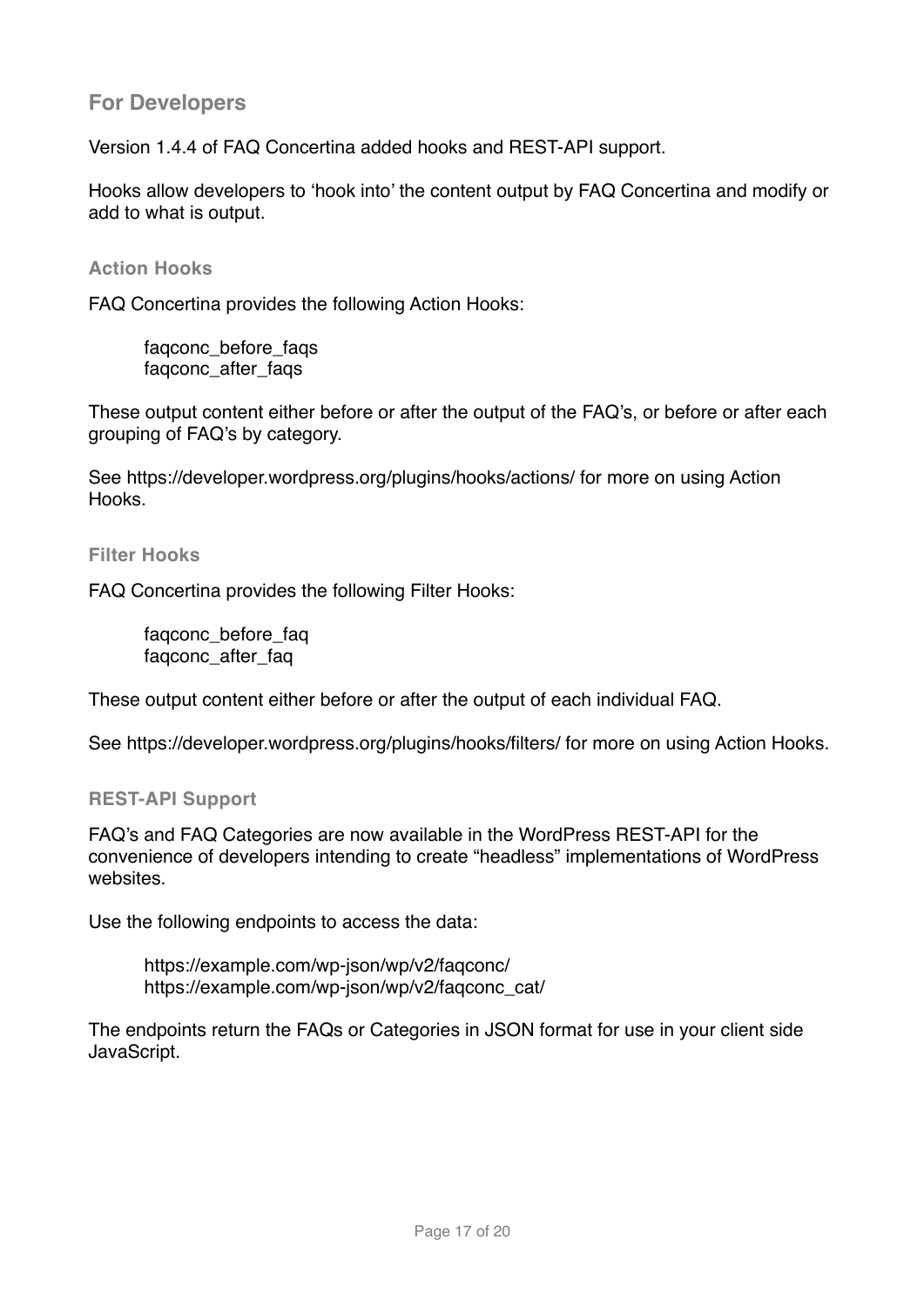# <span id="page-17-0"></span>**FAQs**

### **Will FAQ Concertina work with my theme?**

FAQ Concertina is a plugin that works independently from the theme and is theme agnostic. It will work with any theme. Just put the shortcode [faq-concertina] in your page or post.

### **My theme is responsive, will FAQ Concertina work with it?**

FAQ Concertina is fully responsive, and will adapt to the width of the device viewport. Furthermore, the width setting can be over-ridden so that FAQs appear at full width on narrow viewport devices such as smartphones, whatever the width has been set to for larger screens.

# **Can I change the appearance of my FAQ listing?**

FAQ Concertina includes a settings page which allows you to customise colour schemes, animation speed, width, and other appearance settings.

### **What if I don't like the included colour schemes?**

Appearance settings can be disabled so that you can customise the included *.css* file for full control over the appearance of your FAQs. Don't forget to make a backup of your *.css* file before each update. As of version 1.2.0 the settings page also includes *colorpicker* fields to enable you to choose a custom colour scheme.

# **Is FAQ Concertina compatible with assistive technologies?**

FAQ Concertina is WAI-ARIA compliant and fully accessible. It will work with screen readers and other assistive technologies. Furthermore FAQs can be navigated using the keyboard as well as with the mouse/trackpad.

### **Can I decide what order FAQs appear in on my website?**

FAQ Concertina provides options on the settings page to order your FAQs alphabetically, chronologically (i.e. by when they were created), or numerically according to the 'Order' attribute.

### **Can more than one FAQ be open at a time?**

Yes, this is the default behaviour of FAQ Concertina. However, if you want the site visitor to only be able to see one answer at a time then there is a 'Hide Others' option that can be accessed on the Settings page.

### **What if I need different FAQs on separate pages?**

FAQ Concertina allows you to categorise FAQs and pull FAQs into a specific list using the 'category' parameter in the shortcode.

### **Can I style different categories of FAQs differently?**

The settings page allows you to define a single appearance for all FAQ listings. However, if you have categorised your FAQs then FAQ Concertina adds the category slug as a class allowing you to style different category listings differently in the *.css* file.

### **What is the maximum number of FAQs I can have?**

There is no limit to the number of FAQs you can have. Likewise there is no limit to the number of FAQ categories that you can use.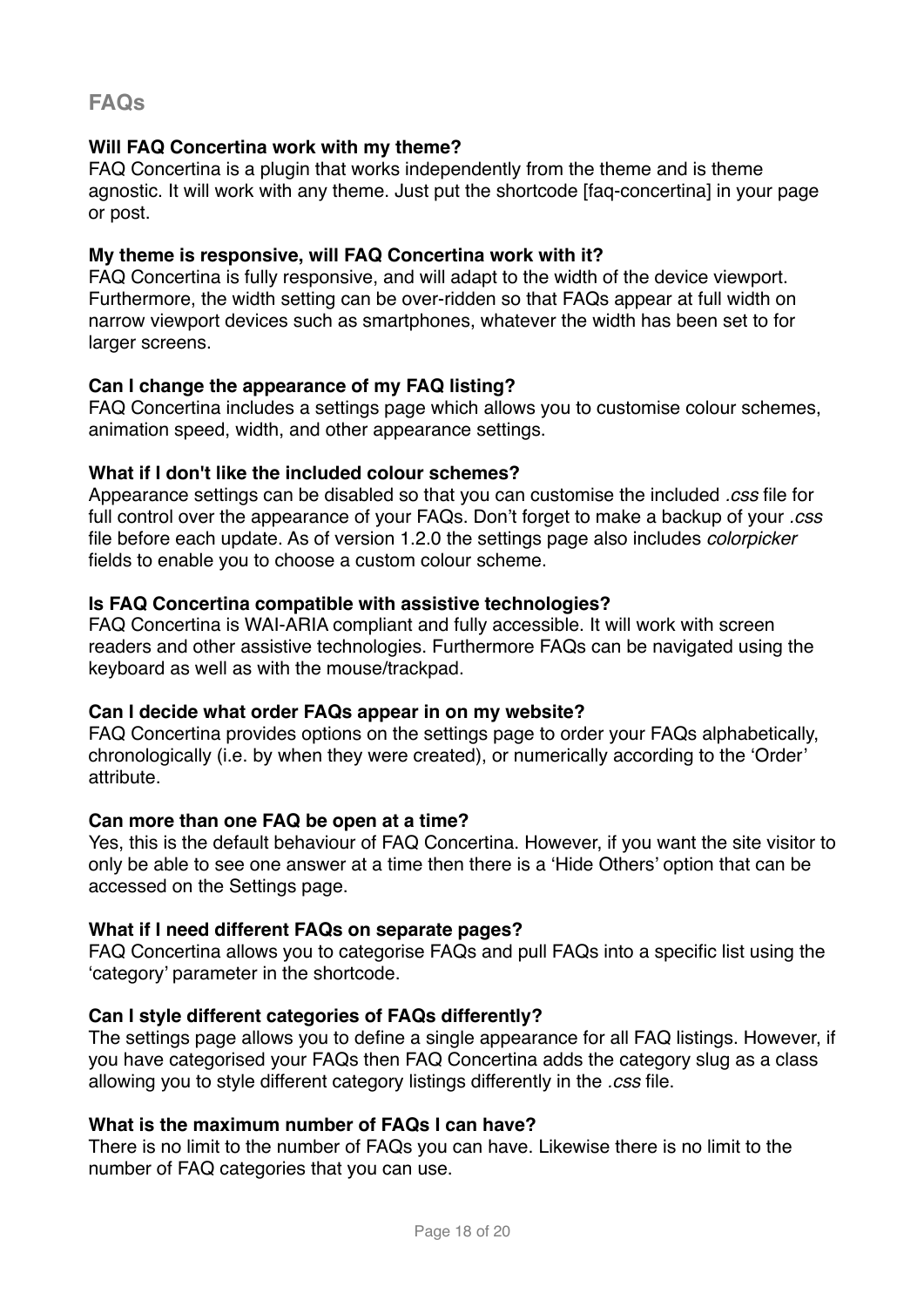# **Can I embed other shortcodes in my FAQs?**

Yes. As of version 1.4.3 you can include shortcodes as part of your answer. FAQ Concertina will ensure that the shortcode is parsed and the generated content included as part of the answer.

# **Does the content of my FAQs contribute to my SEO?**

Yes. As of version 1.1.2 FAQs are publicly queryable which means that the content in the questions and answers can be crawled by search engine spiders. It also means that FAQs can each have their own page addressable by slug.

# **Is FAQ Concertina just for FAQs?**

Although primarily intended for FAQs FAQ Concertina is, of course, not limited to just FAQs and can be used for any content with a heading where the content is initially hidden and can be expanded by clicking on the heading.

# **Can I translate FAQ Concertina into my language?**

FAQ content can be entered in any language. Furthermore, FAQ Concertina is fully internationalised and a *.pot* file is provided. You can produce localised *.po* and *.mo* files in your language using a translation tool such as Poedit. You can download Poedit for free from:

### <http://poedit.net>.

# **Can I (or my developer) extend FAQ Concertina?**

Yes. As of version 1.4.4 FAQ Concertina provides hooks before and after each FAQ category and before and after each individual FAQ. Developers can extend FAQ Concertina by adding additional content or HTML at the relevant points in FAQ Concertina's output.

### **I'm using WordPress in a "headless" implementation. Can I access my FAQs?**

FAQs and FAQ Categories are available in the WordPress REST-API for consumption by client-side JavaScript in "headless" WordPress installations.

### **What if I don't like FAQ Concertina?**

If you are not happy with FAQ Concertina after trying it out you can deactivate it and delete it. FAQ Concertina plays nicely with your WordPress installation when it is deleted and cleans up after itself by removing all data and settings leaving no trace of its former existence in your WordPress database.